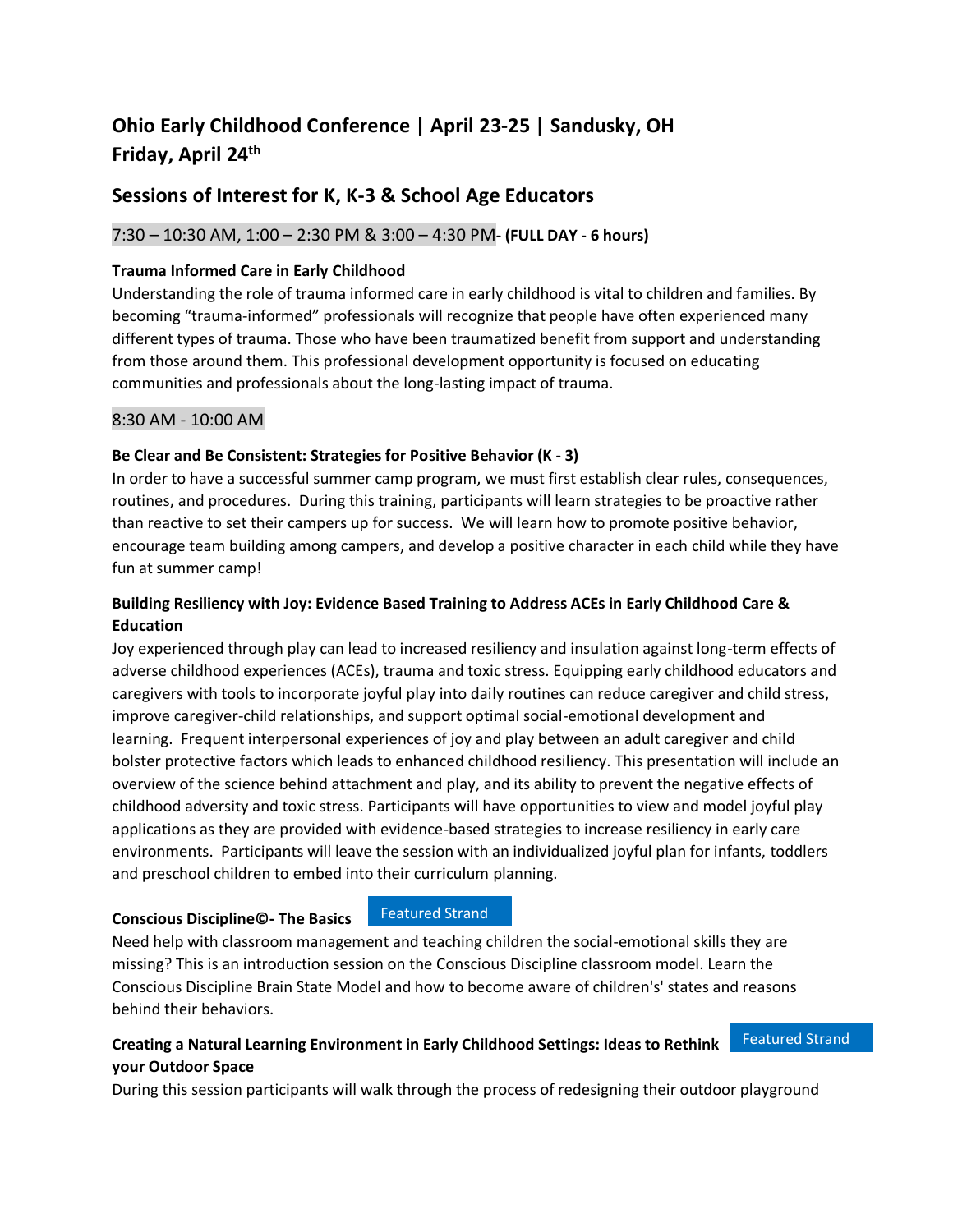space into a natural outdoor learning environment. The benefits of these changes will be discussed, such as increased physical activity, higher child engagement, increased opportunities for social interactions, extending learning in the outdoors in all areas of development and reducing (yes..reducing!) chances of severe injury. Participants will go home with the start of an implementation plan.

#### **Diversity: It's Not Black and White**

realize it's not just black and white.

Learn to enhance your multicultural communication skills by examining your view of the world, your classroom, your students, and families. Participants will take a journey into the world of diversity and

#### **Essential Elements for Successful Inclusion**

Have you ever struggled to include a child into the everyday routines of your classroom? To truly create an inclusive environment, a classroom must embrace children of varying abilities, delays, or who are medically fragile. Ingredients for a successful recipe include exploring your attitude, defining what true inclusion involves, resolving myths, and the realistic expectations regarding people with disabilities.

#### **FUN: That was the BEST Class Ever! (K - 3)**

Connect with each child in their learning style - make learning FUN again! Allow our students to get up and dive into their learning, drawing connections through the arts and technology. No more memorizing material. Spin the teaching into engagement for all.

#### **Happily Ever After: What's New in Children's Literature**

Are you too busy teaching to look for new children's literature titles that will enhance your classroom and curriculum? Come to this workshop to discover new and engaging books that have recently been published. Learn about resources that will help you filter the good books from the mediocre titles and how to enrich your children's experience with print. Watch and observe how to use books as a foundation for close reading activities that will support early childhood children to become future readers or more efficient readers.

### **Sing a Joyful Song: A Community-Building Musical Celebration**

Join a totally unique experience of community-building through music! In a joyful, judgment-free atmosphere, award-winning songwriter and music educator Kira Willey will teach participants simple approaches to introducing music to children through fun arrangements of contemporary songs. This adult experience models' best practices to introducing young children to new songs and emphasizes the powerful effects that music has on the brain: increasing plasticity, forging new neural pathways, creating opportunities for mindfulness, and improving memory. Group singing has proven health benefits, creates meaningful social connections and a sense of belonging, and is ideal for community-building among children and adults alike. Come with an open mind and heart, and be prepared to learn, laugh, and experience the joy of singing with others. At the end of the session, you'll be invited to join the "conference choir" to share your experience!

### **STEAM in the ECE MakerSpace: Passport to Learning (K-3)**

Through a hands-on, active experience, participants will explore approaches to integrate STEAM (Science, Technology, Engineering, Arts, and Mathematics) in the ECE MakerSpace. Following an orientation to MakerSpace education and STEAM in our settings, we will explore innovative learning

#### Featured Speaker

Featured Speaker

## Featured Speaker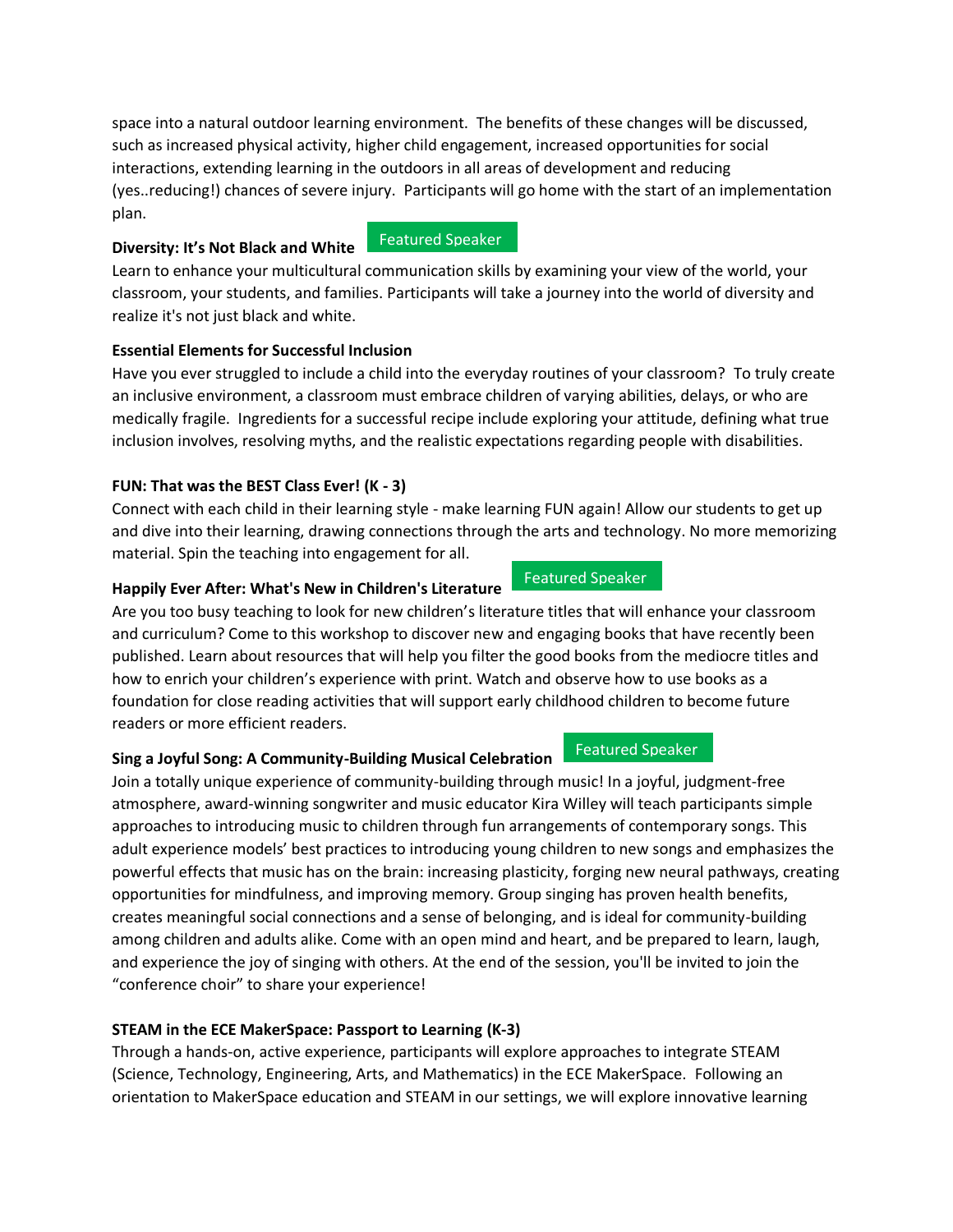methods and practices. Come experience technology, lesson plans, and alignment to standards including NGSS, UN Global Goals, and Ohio academic content standards. This includes instruction on systematic design of STEAM and MakerSpace activities, as well as hands-on experiences with 3D printing, SnapCircuits, Robotics, and Inquiry-based sets.

#### **This Child, Each Child Will Grow and Learn**

Gaps in development tend to appear in children before the age of two which means as early childhood educators, we can influence positive outcomes for children. This session is designed to help attendees understand the importance of early identification through monitoring and screening which leads to connecting families with local, state, and national resources. Participants will be provided an overview of developmental milestones and evidence-based approaches to communicate with families and professionals about concerns that may arise.

#### 10:45 AM - 11:45 AM KEYNOTE

#### **Personal Climate and Culture: The Key to Professional Success**

Being an educator comes with a unique set of challenges- challenges that can be overwhelming at times. Gerry Brooks has a special way of humorously describing life inside his elementary school that is both therapeutic and enjoyable to literally hundreds of thousands of teachers and principals alike. It is vital for educators to be able to laugh (at themselves) on a very regular basis. Gerry highlights the importance of culture in creating a positive work environment, leading to improved outcomes for children.

#### 1:00 PM - 2:30 PM

#### **Advancing Equity in ECE: Words Into Action**

#### Featured Speaker

"All children have the right to equitable learning opportunities that help them achieve their full potential as engaged learners and valued members of society. Thus, all early childhood educators have a professional obligation to advance equity." This newly released NAEYC position statement challenges all early childhood educators to look at their daily practices with children and their families. This session will give early childhood educators the opportunity to review the development of this relevant position statement and reflect on the implications it has on their work with young children and their families. Using the "Equity and Inclusion Reflection tool," attendees will have an opportunity to reflect on their daily practices and apply it to the recommendations set forth for the field through the position statement. As we consider how to implement the recommendations, we will discuss the assets we bring, the opportunities that exist, and potential obstacles that may hinder efforts. This session will bolster each teacher's desire to support every child and family who enters their classroom community and give them tools and resources to do so.

## **CALM YOUR CLASSROOM: The Magic of Music, Movement & Mindfulness for Kids** Featured Speaker

In this dynamic, inspiring, and FUN workshop--full of immediately actionable ideas--we'll try lots of techniques together (be ready to move)! Kids' yoga and mindfulness expert, author, TEDx speaker, and award-winning musician Kira Willey will teach attendees how to incorporate music, movement and mindfulness easily and seamlessly into the classroom in order to give children tools to calm themselves, empower them to release anxiety and stress, and create calming, predictable structure. Attendees will learn the critical role each of the "3 M's" - music, movement, and mindfulness - play in helping kids selfregulate and focus their energy, and in getting the frequent brain breaks they need to be ready to learn. Kira will teach an arsenal of practical, quick, and easy-to-use tips and techniques to calm your classroom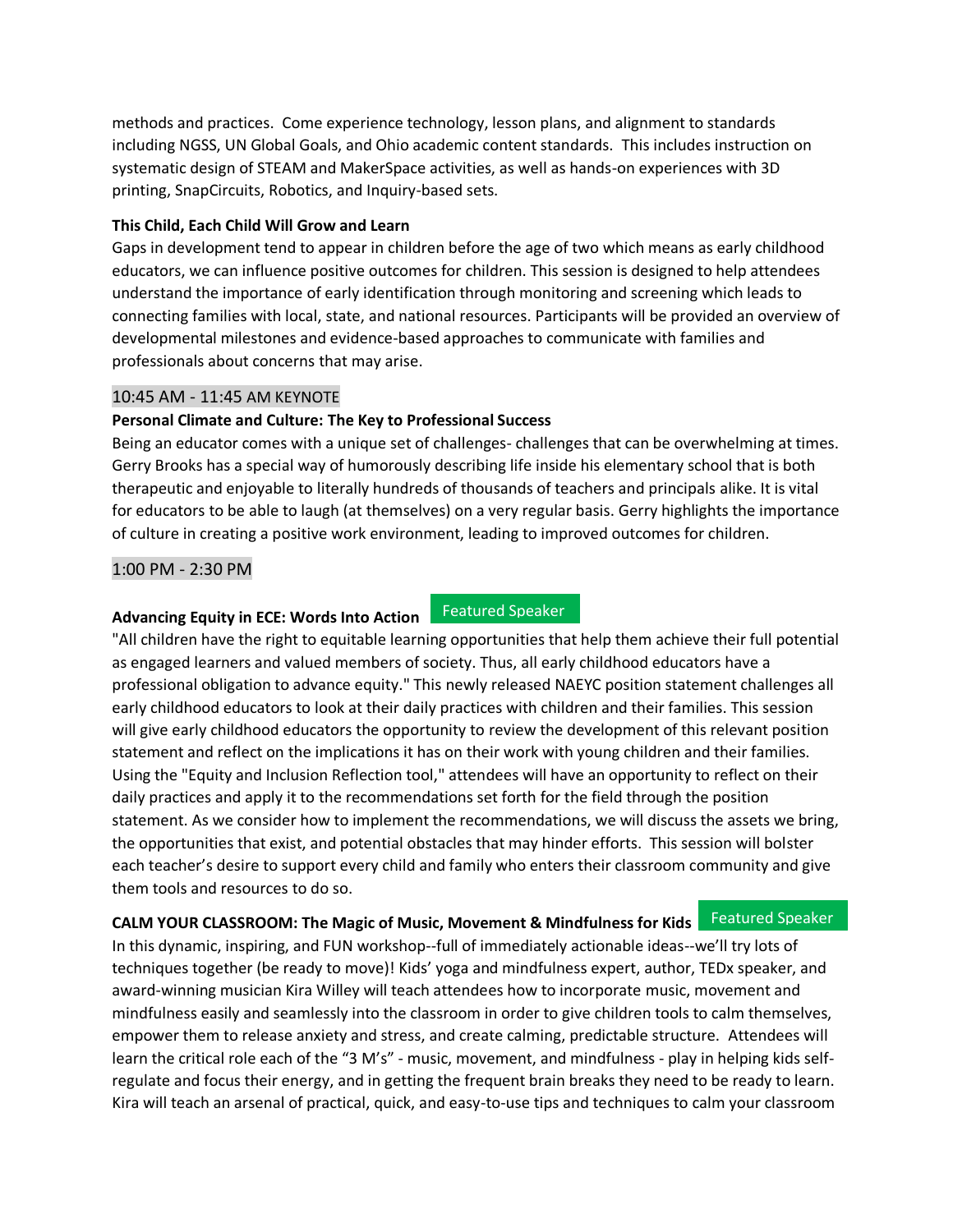(and yourself!), focus your children, and help them let go of anxiety. Kid-friendly breathing, focus and mindfulness exercises, and simple songs which incorporate movement will be included.

#### **Conscious Discipline©- In Action (Part 1)** Featured Strand

This session is for educators who are beginning to or have been implementing Conscious Discipline into their personal lives and classrooms. A variety of Conscious Discipline techniques will be discussed as well as implementation techniques including the Brain State Model and the Seven Powers.

# **Essential Elements for Family Conversations**

Participants will explore and reflect on having quality conversations with families when there is a suspected delay or disability. Strategies on how to prepare for a difficult conversation and techniques to use to strengthen and support successful collaboration, without judgement of the families' various reactions or decisions will be provided. Participants will also be given tips to work with families and consider all cultures, backgrounds, and types of families.

# **Supporting Children Who Take Us to the End of Our Rope**

Challenging behaviors of children are often the most common discussions that occur between educators in early childhood settings. Are you an adult who is working with a child who takes you to the end of your rope? If you are, this session is for you. You will increase your awareness of why challenging behaviors occur and specific strategies that will assist in preventing these behaviors. Discover how to develop self-control in children who seem to need POWER.

# **Where the Boys Are Version 2.0 (Part 1)**

This training explores the possibility that boys have different needs in the classroom than girls. Many of those differences can be related to the way that the different genders are socialized, as well as, differences in brain structure. Based on these differences and the fact that boys seem to be falling behind girls, academically, teachers are asked to examine current teaching methods and explore new methods that might be more engaging to males.

## 3:00 PM -4:30 PM

## **Conflict Resolution: It's not Personal It's Personality**

Many times we believe that conflict is personal, but it is really a personality clash. By using the DISC Profile, we will identify and build on individual strengths and explore ways to improve communication skills.

**Conscious Discipline©- In Action (Part 2)**

Featured Strand

### **"Creating The World You Want To Live In"- The Importance of Creating a School Family through the Use of 7 Skills, Powers and Structures!**

During this session participants will be introduced to the social-emotional curriculum of Conscious Discipline**©** using the seven brain smart skills, powers and structures.

## **Exploration and Play: Why These Superfoods Should Dominate PK-3 Curricula**

Exploration and play are two of education's superfoods, but they are getting squeezed out of classrooms to make time for less-nourishing academic instruction. We'll learn the research and reasons why

## Featured Speaker

Featured Speaker

Featured Strand